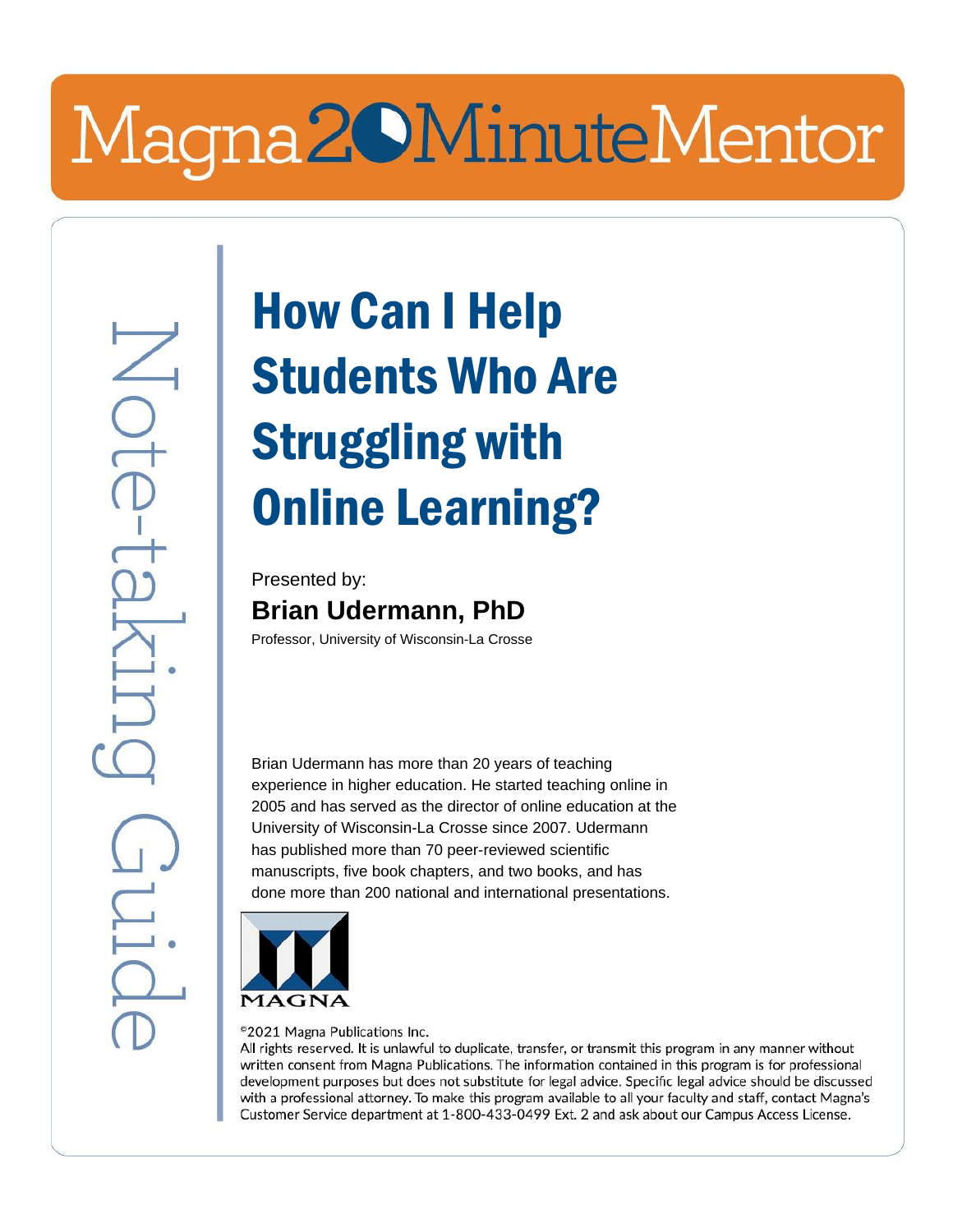### How Can I Help Students Who Are Struggling with Online Learning?



#### **Presenter**

#### Brian Udermann, PhD

Brian Udermann has more than 20 years of teaching experience in higher education. He started teaching online in 2005 and served as the director of online education at the University of Wisconsin-La Crosse from 2007-2020. In addition to his administrative duties, he facilitates online workshops through the Online Learning Consortium (OLC) and is an alumnus of OLC's Institute for Emerging Leadership in Online Learning. Udermann has published more than 70 peer-reviewed scientific manuscripts, five book chapters, and two books, and has done more than 200 national and international presentations.



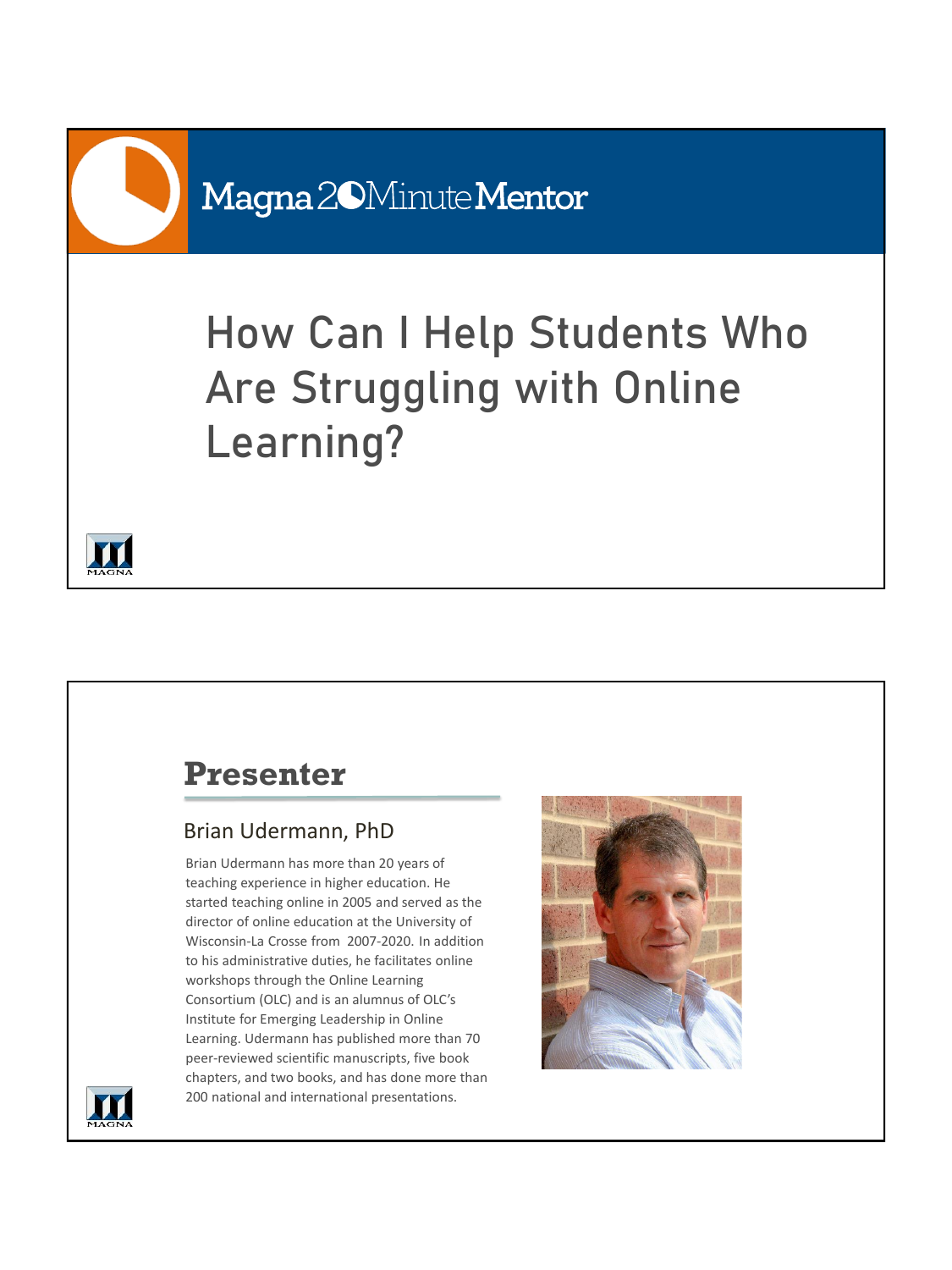

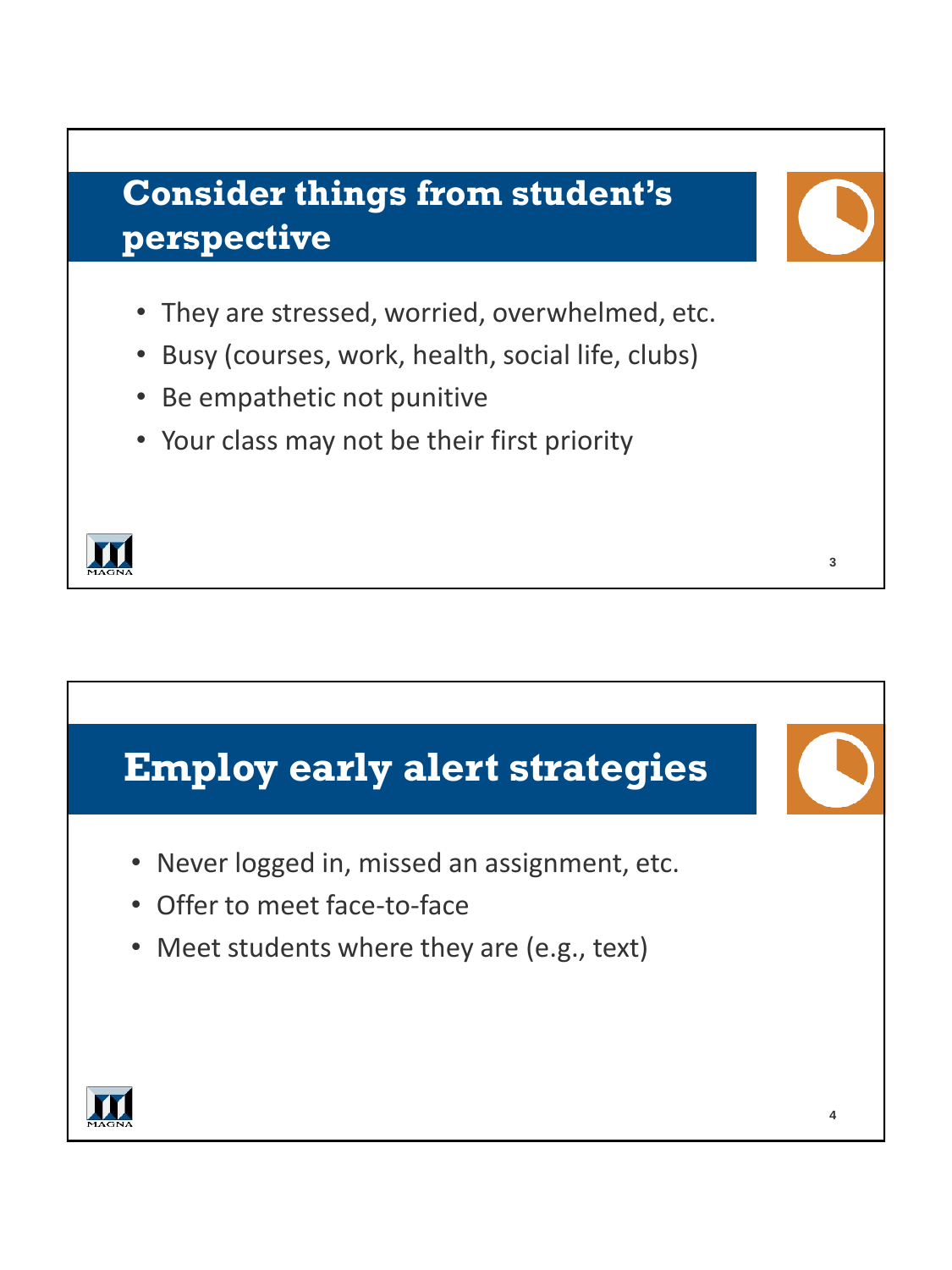#### **Help students take corrective action**

- May not have to, but should you?
- Faculty underestimate the impact they have
- Help students identify why they might be struggling
- Have students help students



#### **Steer students in the direction of Student Support Services**

- Students don't know what is available
- Faculty should know about these services
- Add list of learner support services to syllabus



**5**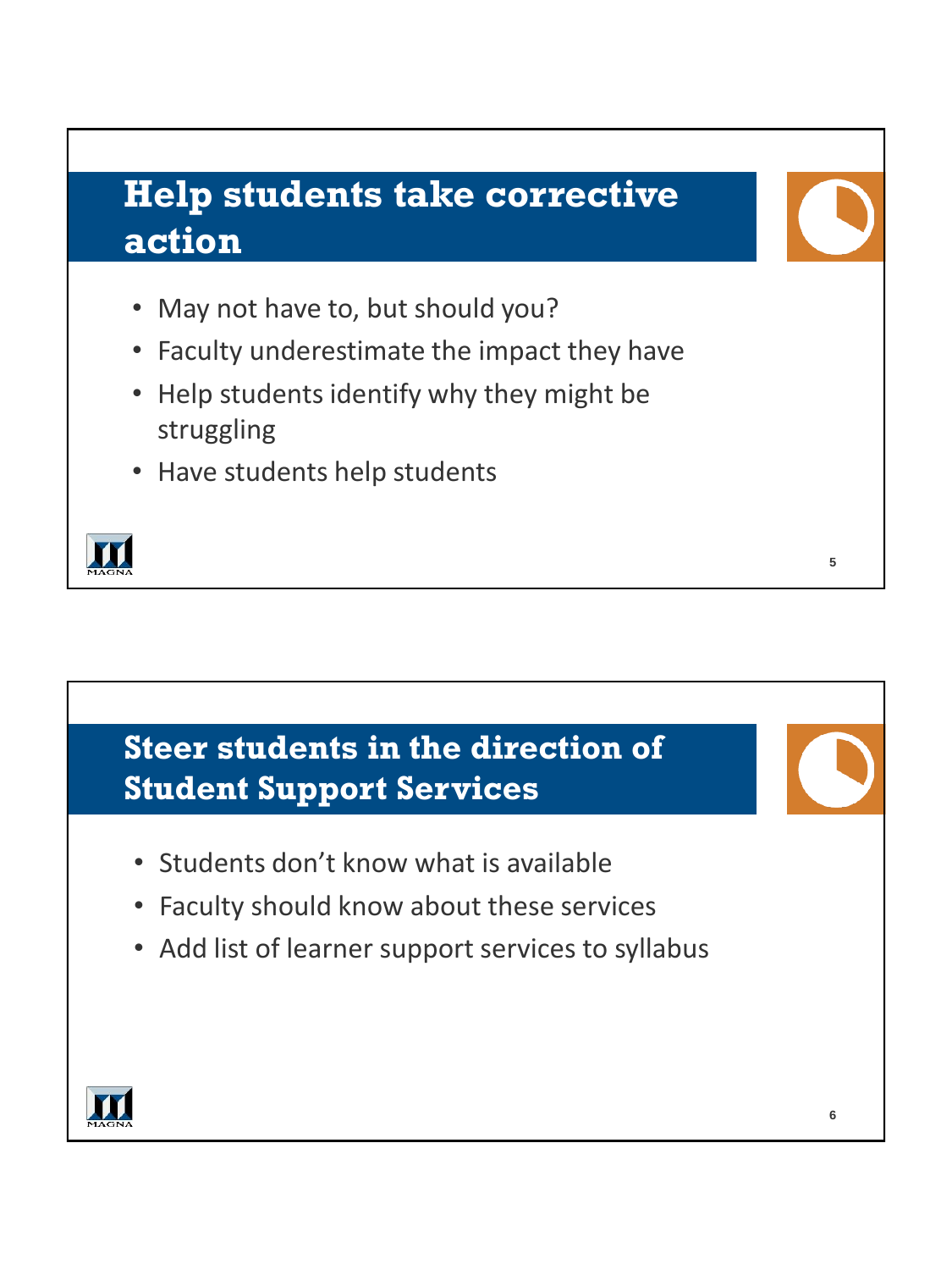